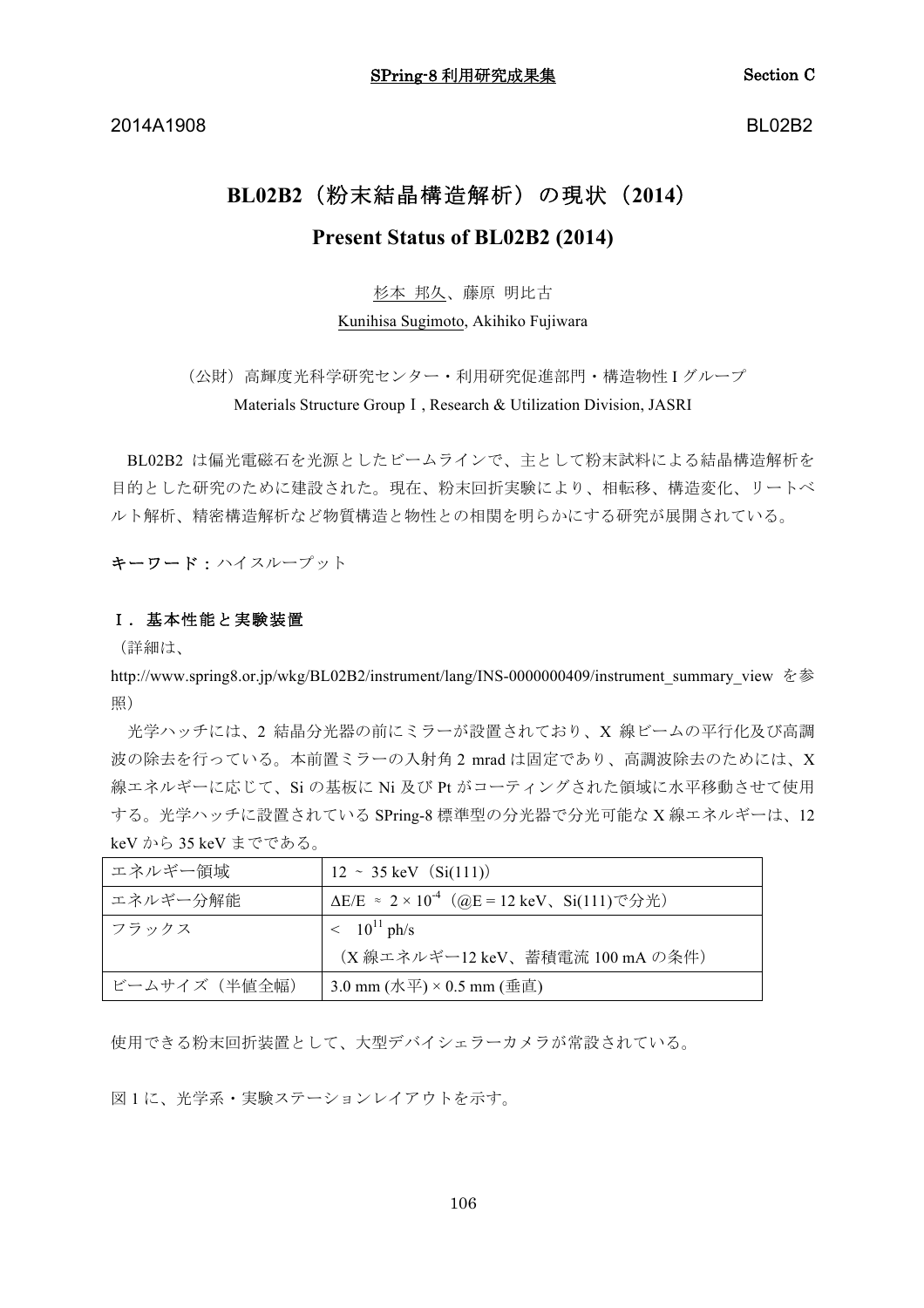

図1 光学系・実験ステーションレイアウト

### Ⅱ. 利用状況

2013A 期 2013B 期合わせて 56 課題が実施された。採択率は、2013A 期、2013B 期それぞれ、50.9%、 57.1%であった。図2 (左図)に、2013年度の BL02B2 の応募・採択課題数の機関割合を示す。各 機関の応募・採択課題は、大学等教育機関が最も多く、応募 92 課題・採択 54 課題、国立研究機 関等が、応募9課題・採択2課題、産業界が、応募1課題・採択0課題、海外機関が、応募2課 題・採択0課題であった。図2 (右図)に、2013年度の本ビームラインの研究分野割合を示す。 無機系結晶が最も多く、応募83課題・採択45課題、有機・分子系結晶が、応募11課題・採択5 課題、不均一系が、応募4課題・採択1課題、非晶質が、応募4課題・採択4課題、合成高分子 が、応募1課題・採択1課題、産業利用が、応募1課題・採択0課題であった。本ビームライン では、2009年度から 2013年度までパワーユーザー課題「構造物性研究の基盤としての粉末回折 法の開発」(代表者:久保田 佳基教授/大阪府立大学)の実験が行われており、今後、これらの 課題による精密構造解析研究及びビームラインの高度化が期待される。また、成果公開優先利用 課題は、4課題、萌芽的研究支援課題は、4課題、重点グリーン/ライフ・イノベーション推進課 題は、8課題が実施された。



図2 2013年度の BL02B2 の応募・採択課題数の機関割合(左図)、研究分野割合(右図)。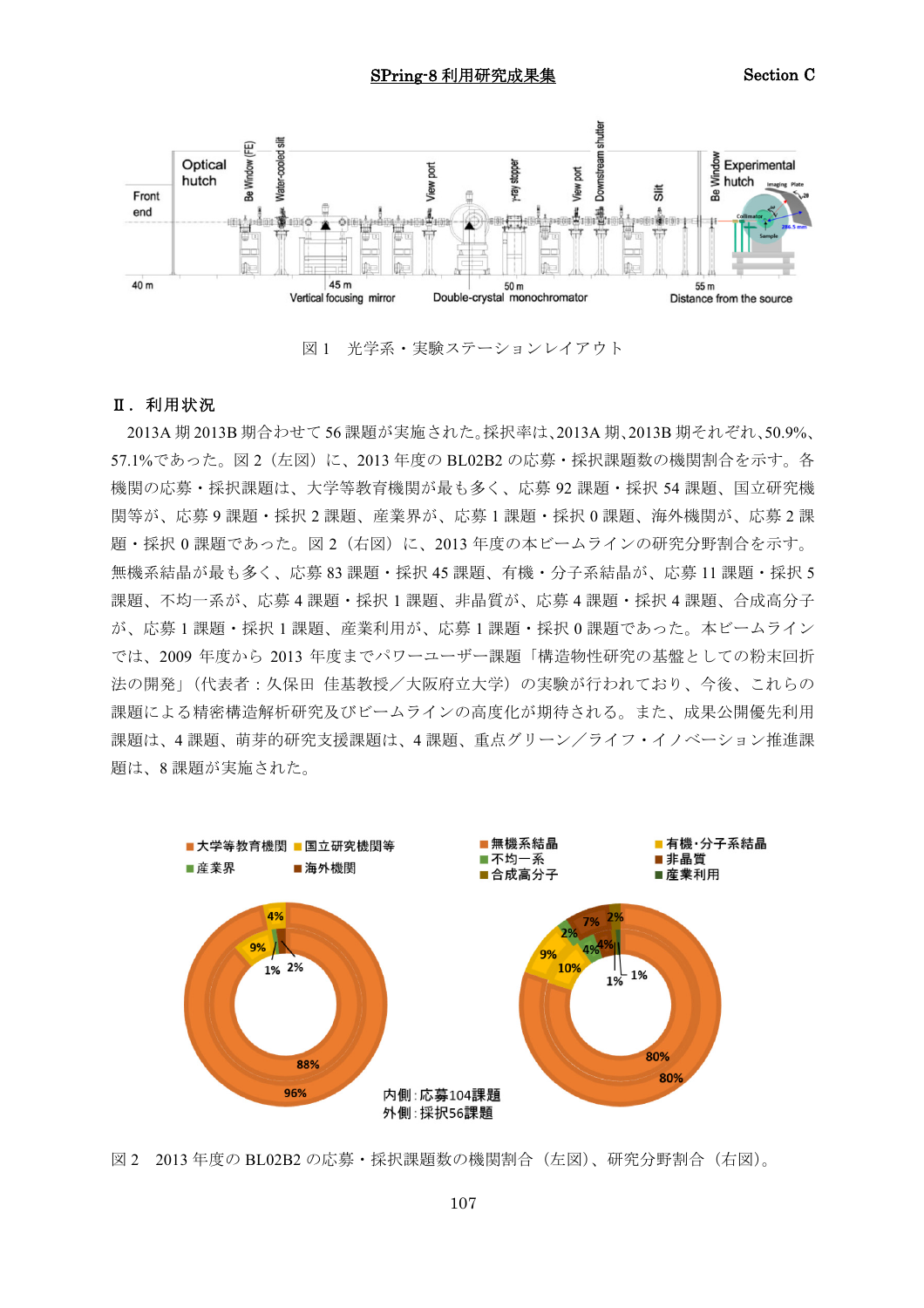#### Ⅲ. 高度化の実施内容と成果

Ⅲ-Ⅰ. 大型デバイシェラーカメラのハイスループット化

本高度化では、高分解能な粉末回折データ測定のハイスループット化を行った。通常、キャピ ラリー試料の回転軸をゴニオメーターの中心と一致させるには、スピナーステージを 1/4 回転ま たは 1/2 回転させながら、試料を固定しているゴニオメーターヘッドの手動の XY 軸を用いてセ ンタリングを行う。しかしながら、多数の試料を測定する場合、試料位置の調整時間がボトルネ ックとなってしまうことが少なくなかった。そこで本高度化では、限られたビームタイムを有効 活用し、初心者でもキャピラリー試料のセンタリングに掛かる時間を短縮することによって測定 のハイスループット化を図るため、試料位置を自動調整するためのスピナーステージの開発を行 った(図3)。本スピナーステージは剛性のある構造とし、基本的には、既存スピナーステージと 同等の配置を継承している。今回導入したスピナーステージには、画像認識による試料センタリ ングのために X、Y軸のモーター化を行った。X、Y軸のストロークは、キャピラリー試料の位置 調整に十分と思われる±5mmとした。また、他の装置と干渉しないように配慮し、キャピラリー 試料のセンタリングが正確に行えるようにした。ステッピングモータは、ツジ雷子社製のステッ ピングモータコントローラを用いて制御している。 Φ軸の最速 250 rpm の可変回転機構により試 料配向の軽減を図ることができる。また、試料ホルダーも自動位置調整用スピナーに合わせて新 しく設計し、試料ホルダーの先端にはマグネットをつけた。これにより、キャピラリー試料を固 定する試料ホルダーは、マグネットにより本スピナーステージに固定することができ、従来のゴ ニオメーターヘッドを使用する場合に比べて簡単に脱着できる構造となった。本スピナーステー ジの制御は、これまで本ビームラインの測定プログラムと同じプラットホームの LabView で開発 を行った。本制御プログラムでは、画像認識カメラにより自動的にキャピラリー試料の中心とゴ ニオメーターの中心を一致させた後、測定を開始させることが可能である。本ステージを導入す ることにより、センタリングに要する時間は、概ね4~5分間であったものが1分間以内に完了す ることが可能となった。また、ハイスループット化することによって、人的なオペレーションミ スを軽減することも期待できる。今後、既存のサンプルチェンジャーとも組み合わせることによ って、PDF 解析のみならず、non-ambient 条件下での多試料の粉末回折実験の迅速化を推進する予 定である。

以上の高度化及び性能試験は、インハウス課題 2014A1908 を含むビームタイムにより実施した。